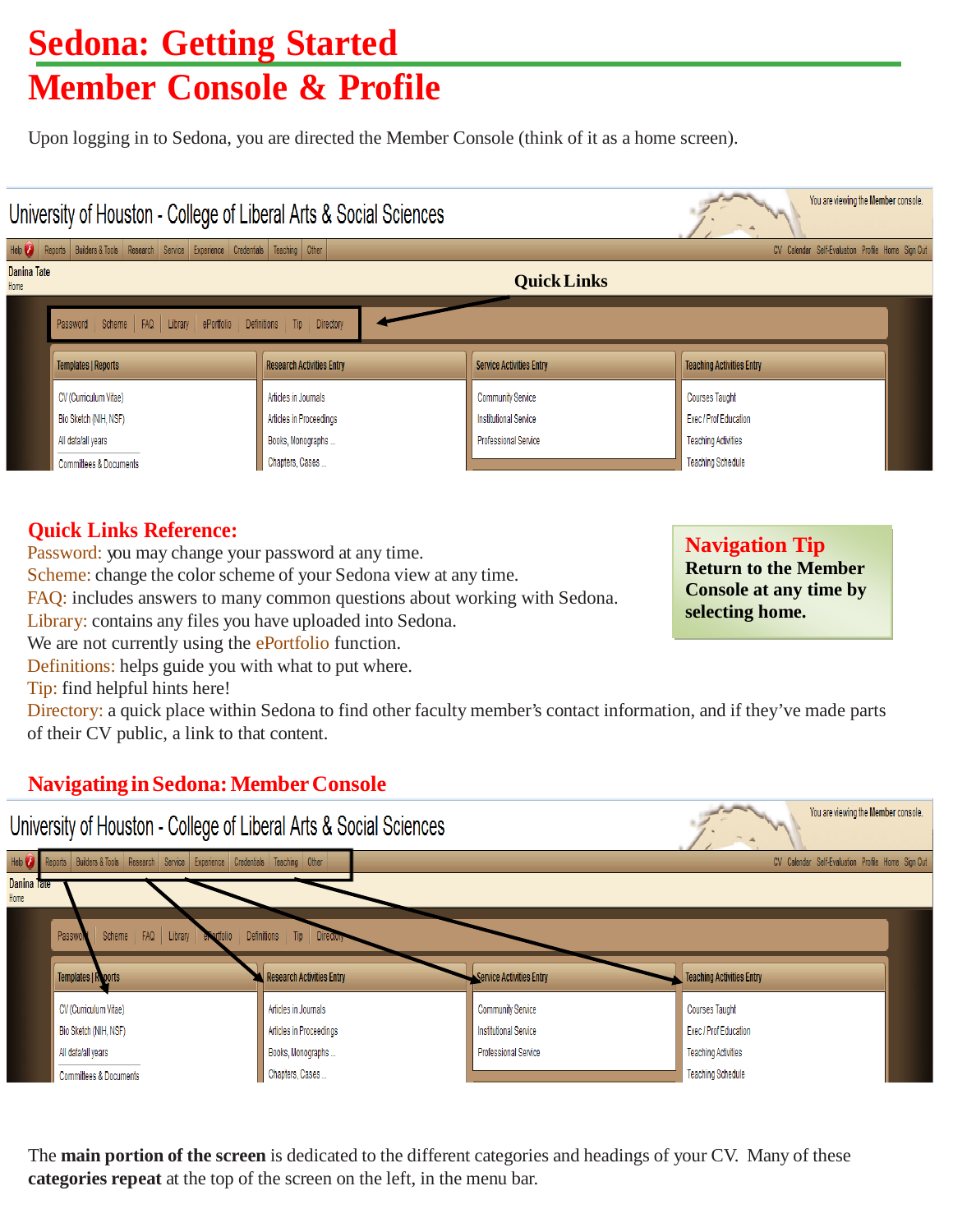# *What'sinmyProfile?*

## **Navigation Tip**

The menu bar remains at the top of the screen in each view, so you don't have to return to the Member Console to add new items to your CV.

## **My Sedona Profile**

The Profile stores some of your basic biographical **and** narrative information. Much of this will be blank when you log into member account, but if there was something on your original CV which didn't fit into the allotted CLASS template, then you may find that information here.

|  | You are viewing the Member console.               |  |
|--|---------------------------------------------------|--|
|  | CV Calendar Self-Evaluation Profile Home Sign Out |  |
|  |                                                   |  |

Your home address or contact information would appear under Contact:

| <b>Danina Tate</b><br>Home *** Member Profile |                         |                                   |                       |           |            |        |       |  |
|-----------------------------------------------|-------------------------|-----------------------------------|-----------------------|-----------|------------|--------|-------|--|
|                                               |                         |                                   |                       |           |            |        |       |  |
|                                               | <b>Bio</b>              | Contact                           | <b>Narratives</b>     | Expertise | References | Public | Other |  |
|                                               |                         | <b>Office Contact Information</b> |                       |           |            |        |       |  |
|                                               | <b>University Email</b> |                                   | dmtate@central.uh.edu |           |            |        |       |  |
|                                               | <b>Office Location</b>  |                                   |                       |           |            |        |       |  |
|                                               |                         |                                   | 304C McElhinney Hall  |           |            |        |       |  |
|                                               |                         |                                   |                       |           |            |        |       |  |
|                                               |                         |                                   |                       |           |            |        |       |  |
|                                               |                         |                                   |                       |           |            |        |       |  |
|                                               |                         |                                   |                       |           |            |        |       |  |
|                                               |                         |                                   |                       |           |            |        |       |  |